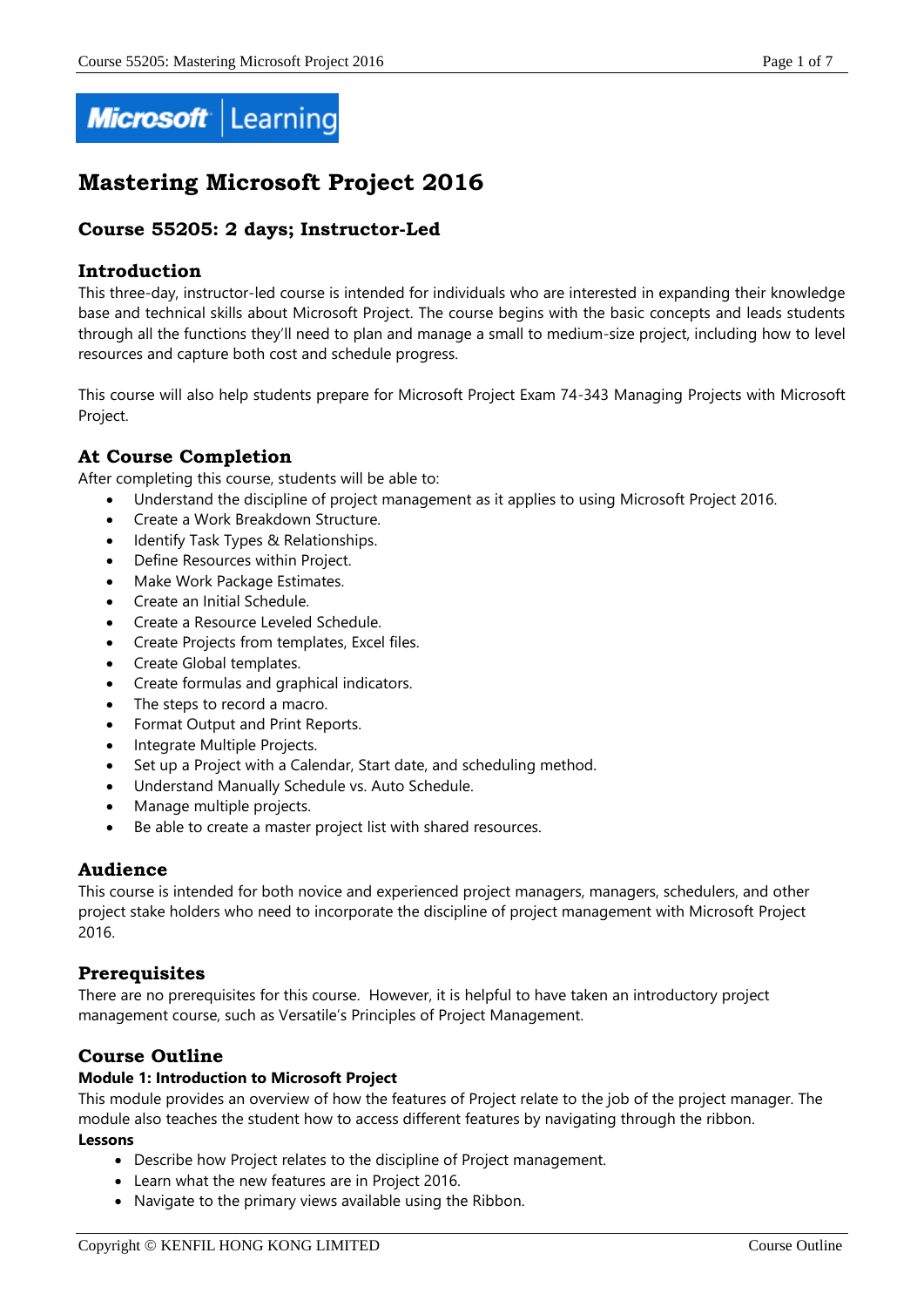- Choose Views that display task, resource, or assignment information.
- Select table within views to change the information that is available to see and edit.
- Relate the features of Project to the 5 steps for building a plan in Project.

#### **Lab : Introduction to Mastering Microsoft Project**

- Learn how to change views from a table to a chart.
- Learn the different subcommands that are under each command groups.
- Learn what functions are under the format tab.
- Learn how to access the backstage.

After completing this module, students will be able to:

- Have a fundamental understanding of how Microsoft Project will help them track their projects.
- Understand what is new in Project 2016 and how it will increase their productivity.
- Learn how the ribbon will help them get the most of out of this productivity tool.
- Learn how to quickly change views and see what is going on with their projects.
- Understand the 5 essential steps in building a successful project plan.

### **Module 2: A Quick and Easy Overview of Managing with Project**

This module demonstrates the required steps to create and use Microsoft Project 2016 through the life cycle of a project.

**Lessons**

- Create a new project and prepare it for data entry.
- Enter project tasks.
- Sequence the tasks.
- Define resources.
- Estimate Task duration and assign resources.
- Baseline the project.
- Track project progress.

#### **Lab : Creating a Basic Project with a template**

- Learn how to create a project plan from a template.
- Learn how to turn off the timeline.
- Learn how to change the project start date.
- Learn how to add holidays to the company calendar.

#### **Lab : Creating a Basic Project**

- Learn how to add resources and their cost.
- Learn how to switch views.
- Learn how to insert summary tasks.
- Learn how to link tasks and summary tasks.

After completing this module, students will be able to:

- Prepare a new project plan and set the date and other basic information.
- Enter detailed project information.
- Understand how to sequence tasks.
- Understand and define basic resource types.
- Assign resources to tasks.
- Understand the benefits of baselining a project or specific tasks.
- Understand the basics of how to track project progress.

### **Module 3: Setting Up a Project**

This module explains how to create a new project and establish the basic constraints that Microsoft Project 2016 will use for its calculations.

#### **Lessons**

- Use multiple methods to create a new project from an Excel file and a SharePoint Tasks list.
- Establish one or more calendars to constrain resource availability.
- Configure Project to calculate the schedule from the Start Date forward, or from the Finish Date b

### **Lab : Setting Up a Project**

- Learn how to add Holidays to the company calendar.
- Learn how to make a custom calendar.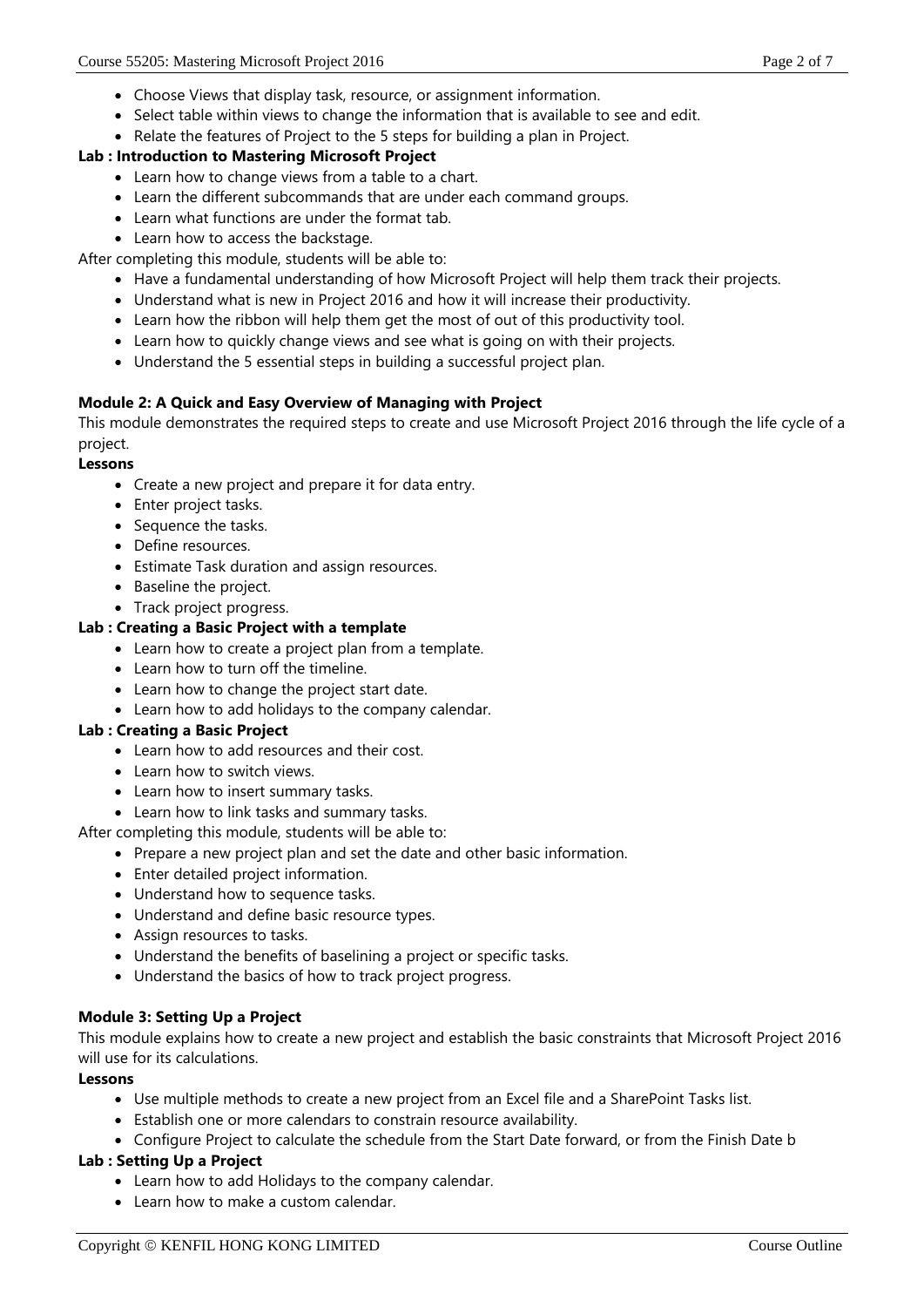- Learn how to set the Project Start date.
- Learn how to set constraints.

After completing this module, students will be able to:

- Create a new project using a template, Excel, a SharePoint Tasks List or a new Project file.
- Establish one or more calendars to constrain resource availability.
- Configure Microsoft Project to calculate the schedule from the Start Date forward or from the Finish Date backward.

### **Module 4: Manually Schedule vs. Auto Schedule**

This module explains how to how to manually schedule project tasks and how to leverage the auto schedule feature.

### **Lessons**

• Students practice switching tasks between Manually Schedule and Auto Schedule modes. By switching

### **Lab : Explore Task Modes**

- Describe which project functions are turned off for tasks using Manually Schedule mode.
- Change the task mode from Manually Schedule to Auto Schedule and back.
- Identify tasks that are in Manually Schedule mode by the task mode column and shape on the Gantt c
- Describe situations that are particularly appropriate for using Manually Schedule.
- Describe the limitations that a user must be aware of when using Manually Schedule mode.

After completing this module, students will be able to:

- Understand how to turn on Manually Schedule and Auto Schedule.
- Understand when to use Manually Schedule.
- Understand the limitations of Manually Scheduling.

### **Module 5: Creating a Work Breakdown Structure**

This module explains how to create a useful work breakdown structure and enter it into Microsoft Project. **Lessons**

- Build and use summary and subordinate tasks.
- Understand and use milestones.
- Develop WBS Outlines.
- Assign completion criteria.
- Evaluate the WBS.
- Understand and use WBS templates.

### **Lab : Manipulate a WBS**

- Learn how to create and manipulate WBS.
- Learn how to utilize an Outline.
- Learn how to create notes within tasks
- Learn how to utilize an Outline.

### **Lab : Supporting the Project Plan**

- Learn how to hyperlink project artifacts to your project plan.
- Learn how to create reoccurring tasks.

After completing this module, students will be able to:

- Build and use summary and subordinate tasks.
- Understand and use milestones.
- How to organize the WBS.
- How to format the WBS.
- Develop WBS outlines.
- Assign completion criteria.
- Evaluate the WBS.
- Understand and use WBS outlines.
- Understand how to link Project artifacts to their projects.
- Understand how to create notes on tasks.

### **Module 6: Identifying Task Relationships**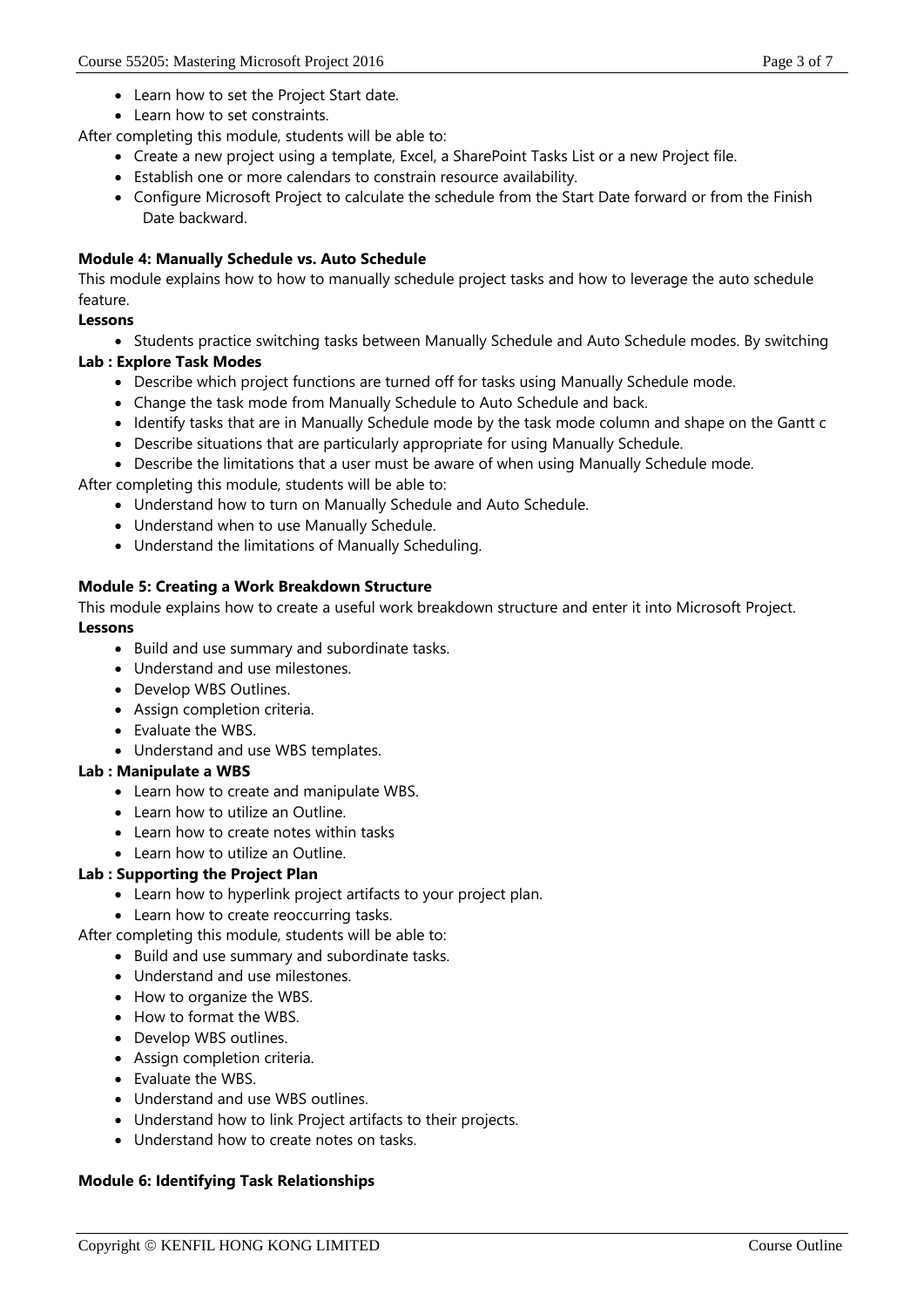This module explains the rules for establishing dependency links between tasks and how to use Project to display these dependencies.

### **Lessons**

- Understand the different types of task relationships.
- Understand and use various methods to create relationships.
- Determine and display task sequence.
- Understand and use lag, lead, and delay.
- Understand the new feature of Task Paths.

### **Lab : Display the sequence**

- Identify the different ways to create dependent relationships
- Format a Network diagram.
- Modifying dependency lines.
- Modifying items to be shown on the critical path.

After completing this module, students will be able to:

- Understand the different types of task relationships.
- Understand and use various methods to create relationships.
- Determine and display task sequence.
- Understand how to use Lag, Lead and Delay.

### **Module 7: Defining Resources within Project**

This module explains how to enter resources and specific resource information in Microsoft Project and assign **resources** to specific tasks.

### **Lessons**

- Define resource types.
- Define individual resources that will be used on the project.
- Record the cost (s) of using each type of resource.
- Record the limit of availability for each type of resource by establishing a resource calendar and d

### **Lab : Resource Calendar and Availability**

- Add holidays to a standard calendar.
- Applying different types of calendars to a project and analyzing the impact to the project schedule.
- Applying vacation schedules to the calendar.
- Replace resources based upon the resource's calendar.

After completing this module, students will be able to:

- Define the different types of resources.
- Define individual resources that will be used on the project.
- Record the cost(s) of using each type of resource.
- Record the limit of availability for each type of resource by establishing a resource calendar and defining the maximum units of that resource.

### **Module 8: Making Work Package Estimates**

This module explains how Microsoft Project calculates task duration, task work (effort) and task resources. Students will be able to choose among three task types as they enter task estimates and they will know which task type is appropriate for the type of estimate they are making.

### **Lessons**

- Enter estimates for duration and costs for each task.
- Distinguish between task types and describe when each is appropriate.
- Describe the relationship between work, units, and duration.
- Describe the way Effort Driven scheduling is affected by work, units, and duration.
- Assign tasks to resources using the Team Planner view.

### **Lab : Work, Duration and Labor**

- Analyze the impact of duration, work, and labor.
- Create material resources and assigning cost to the resource.
- Understand how to leverage Project statistics
- Apply a material resource to a task and examine the impact to project costs.

After completing this module, students will be able to: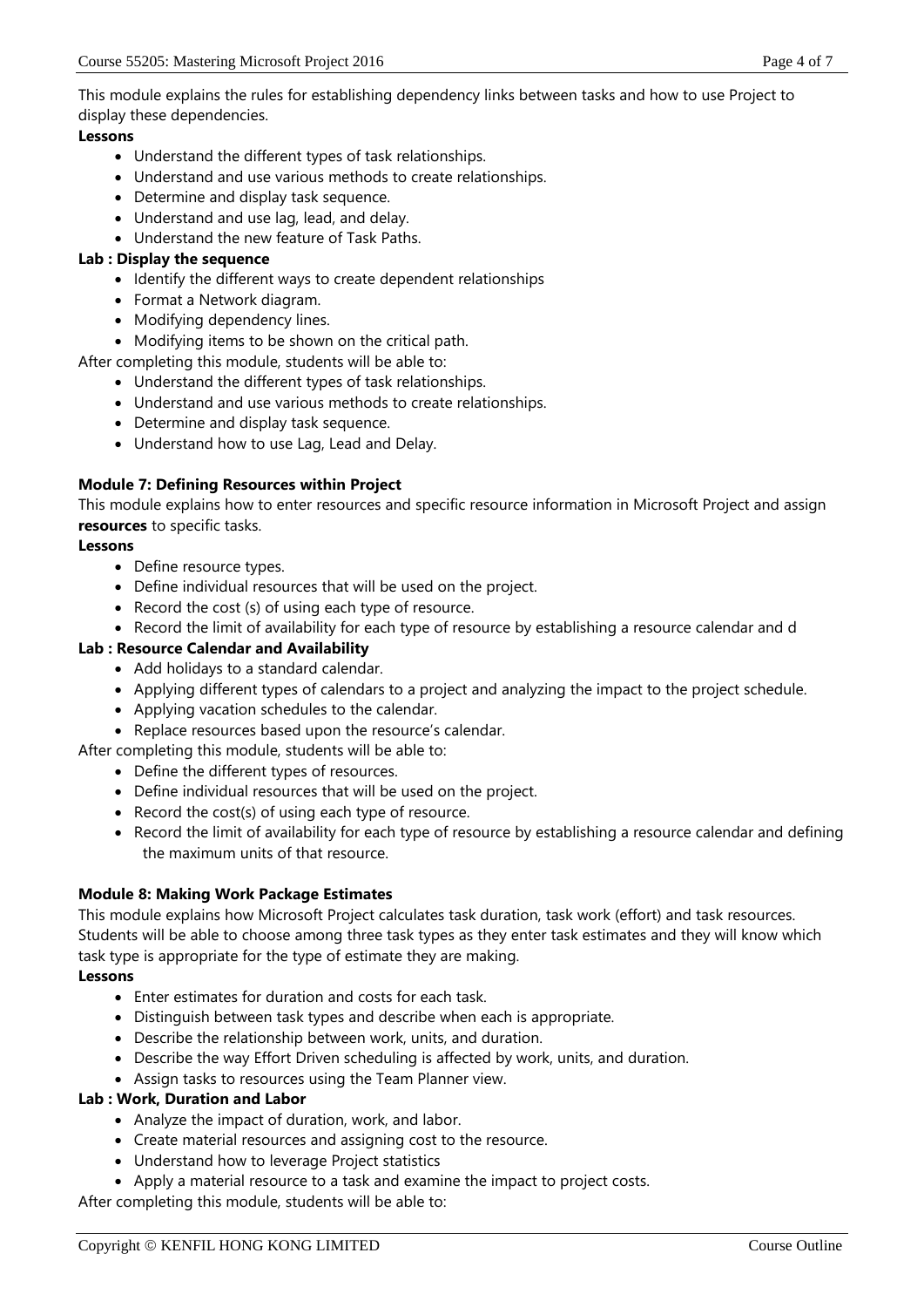- Assign values for resources, duration and work.
- Understand task types.
- Understand Effort Driven scheduling.
- Understand material resources and their costs to a project plan.

### **Module 9: Creating an Initial Schedule**

This module explains how Project calculates a schedule based on task relationships and task duration. Students will understand the purpose of identifying critical path tasks and will be able to identify schedule float within the project.

#### **Lessons**

- Calculate float and identify a project's critical path.
- Understand and identify task constraints.
- Create milestones.
- Use the Task Inspector to troubleshoot the initial schedule.

### **Lab : Calculating an Initial schedule**

Reviewing changes that can have a positive or negative impact on the project plan.

After completing this module, students will be able to:

- $\bullet$  Identify the critical path.
- Understand difference between slack and slippage.
- Calculate float.
- How to leverage constraints.
- How to get the benefit from the Task Inspector, and the impact of changes on a project schedule.

### **Module 10: Create a Resource Leveled Schedule**

This module explains how over-allocated resources create unrealistic schedules and shows methods for rescheduling in order to create a realistic schedule based on resource availability.

### **Lessons**

- Adjust a project schedule to account for limited people and other resources.
- View the overall cost and schedule of a project.
- Identify resources that have been overallocated for a project schedule.
- Use multiple ways to adjust tasks and assignments to remove over allocation for any resource.

### **Lab : Resource Leveling**

- Evaluate the project's resource plan using the resource views.
- Adjust the schedule manually.
- Adjust the schedule using the leveling feature.

After completing this module, students will be able to:

- Adjust a project schedule to account for limited resources.
- View the overall cost and schedule of a project.
- Identify resources that are over- allocated for a project schedule.
- Use multiple ways to adjust tasks and assignments to remove over- allocation for any resource.

### **Module 11: Managing the Project**

This module explains how to use Microsoft Project to control a project. Students will save their plan to a baseline and see how entering actual task performance data enables them to view differences between planned and actual performance.

### **Lessons**

- $\bullet$  Learn how to set a baseline.
- Lean how to enter and track project performance data.
- Learn how to apply different tracking methods.
- Learn how to perform a variance analysis on a project.

### **Lab : The Baseline**

- Use Project Statics to see the changes in a project plan.
- Use the variance tables to understand the changes in a project plan.
- Understand the value of baselining.

### **Lab : Baselining & Tracking Performance**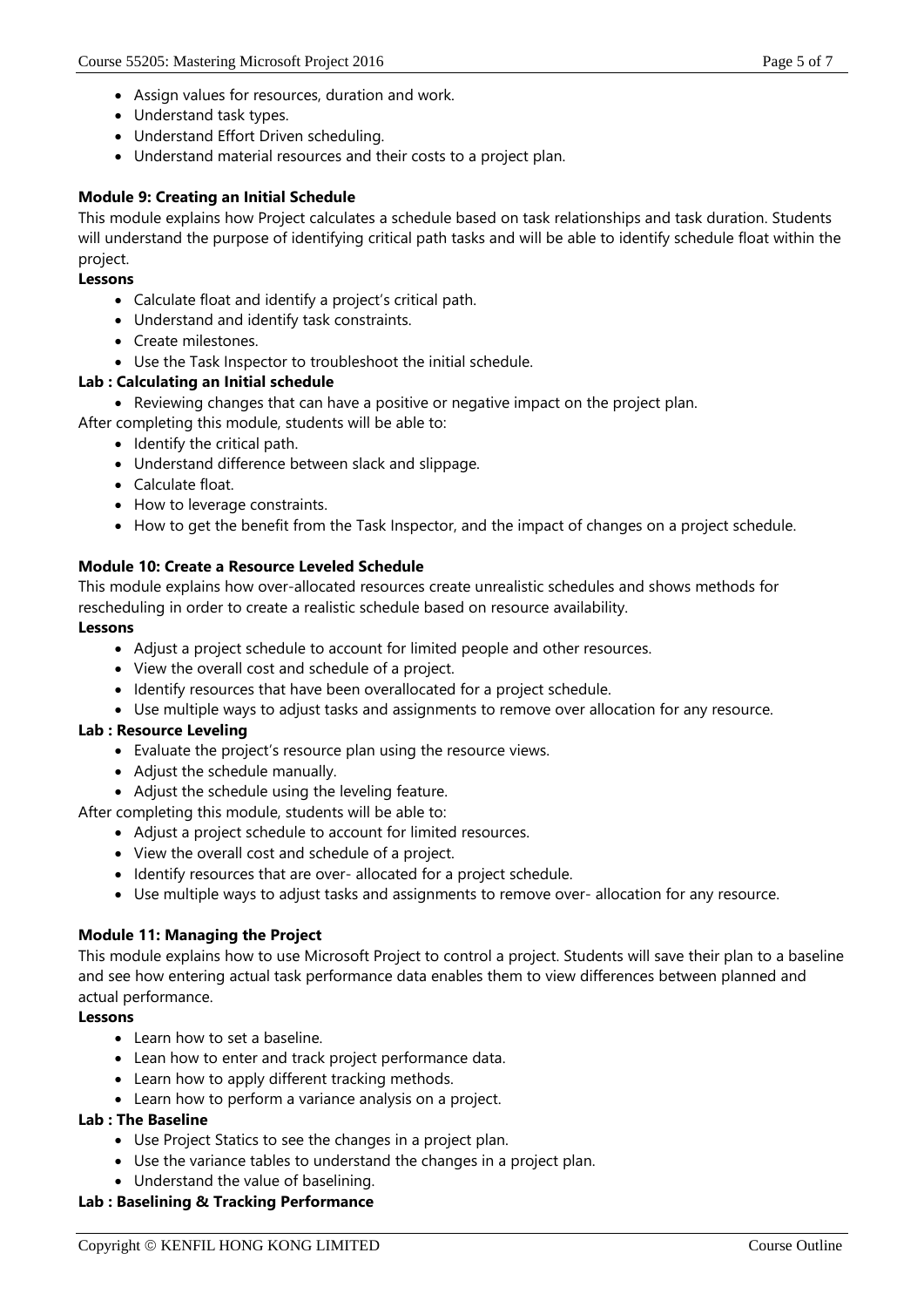- Understand the value of Baselining a project.
- Understand how to Enter Actuals and measuring their impact.

### **Lab : Variance**

Understand how variance is calculated with cost, finish and work.

After completing this module, students will be able to:

- Set a baseline.
- Enter and manage project performance data.
- Pick a tracking method.
- Perform variance analysis.
- Sync Projects results with SharePoint.

### **Module 12: Formatting Output and Printing Reports**

Participants will be able to control project output by creating and using Custom Fields, Sorting, Filtering, and Grouping of the project data.

### **Lessons**

- $\bullet$  Print
- Views
- Formats
- Sorting
- Filtering
- Grouping
- Custom Fields
- Reporting
- Other File Formats

### **Lab : Use the Grouping Feature**

- Create new fields to group.
- Create new group fields.
- Create new views.

### **Lab : Create Reports in Project**

- Learn how to leverage Microsoft Project's View Report features.
- Learn how to create a Visual Report.
- After completing this module, students will be able to:
	- Create standardized views, with the power of sorting, filtering and grouping.
	- Customize a variety of standard reports.
	- Learn how to use Visual Reports.
	- Export reports in a variety of formats.

### **Module 13: Managing Multiple Projects**

This module explains how to view many projects as parts of one very large project in order to gain new views on resource availability and task relationships among projects.

#### **Lessons**

- Learn how to use common resources among multiple projects.
- Learn how to link tasks between multiple projects.
- Learn how to create a consolidated view of multiple projects.

### **Lab : Identifying Overallocated Resources from a Resource Pool and Consolidated File**

- Learn how to create a master project file.
- Open Resource Pool.
- Learn how to look for over-allocated resources.

After completing this module, students will be able to:

- Use common resources among multiple projects.
- Link tasks between multiple projects.
- Create a consolidated view of multiple projects and shared resources.

#### **Module 14: Advanced Topics**

This module explains how to leverage some of the advanced features of Microsoft Project.